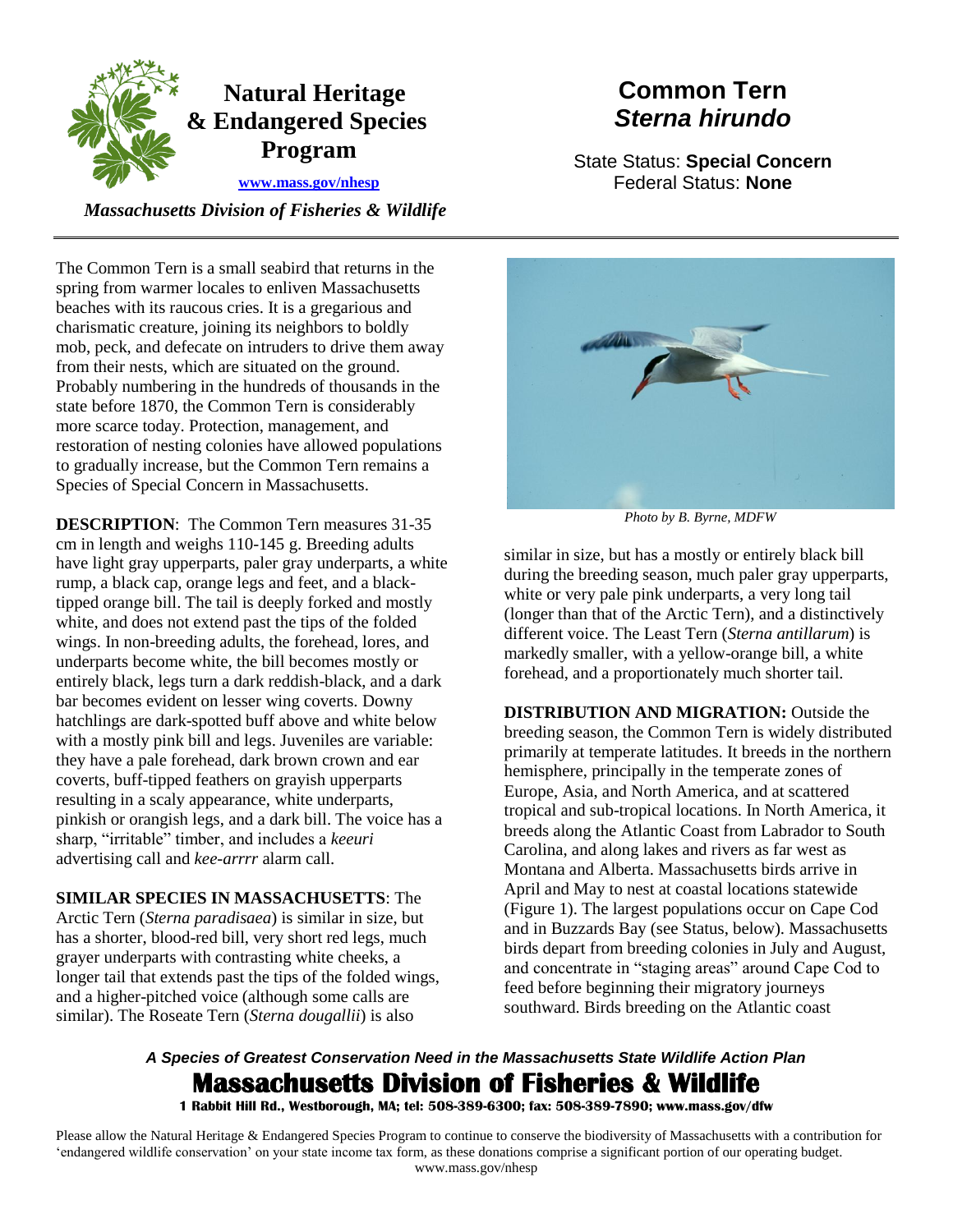generally winter on the north and east coasts of South America as far south as northern Argentina.



**Figure 1. Distribution of present and historic Common Tern nesting colonies in Massachusetts.** 

 tidal inlets, or between islands; it may forage as far as 20 **BREEDING AND FORAGING HABITAT:** In Massachusetts, the Common Tern generally nests on sandy or gravelly islands and barrier beaches, but also occurs on rocky or cobbly beaches and salt marshes. It prefers areas with scattered vegetation, which is used for cover by chicks. Along the Atlantic coast in the breeding area, it usually feeds within 1 km of shore, often in bays, km from the breeding colony.

may congregate in feeding flocks of  $\geq 1000$  birds, **FOOD HABITS:** The Common Tern feeds mainly on a wide variety of small fish; frequently it includes crustaceans and insects in its diet. The primary prey item in most Atlantic coast breeding colonies is the American sand lance. In Massachusetts, silversides, cunner, herring, pipefish, and hake are also important. Over water, it captures food by plunge-diving (diving from heights of 1-6 m and submerging to  $\leq 50$  cm), diving-tosurface, and contact-dipping; it catches flying insects on the wing. It often forages singly or in small groups, but it especially over schools of predatory fish that drive smaller prey to the surface. It commonly feeds in

association with Roseate and Arctic Terns, and sometimes gulls.

## **BREEDING:**

*Phenology*. Birds begin arriving in late April or early May. They select breeding sites and begin courting. Egg dates are 4 May – 15 August. Incubation lasts about 3 wk, and the nestling period about 3-4 wk. Most birds have departed for winter quarters by mid-October.

*Colony*. The Common Tern is gregarious, nesting in colonies of a few to thousands of pairs. It often breeds in colonies with Roseate and Arctic Terns, Black Skimmers (*Rynchops niger*) and, rarely, with the Least Tern. Pairs vigorously defend their nesting territory and sometimes also maintain a linear near-shore feeding territory. (See also Predation, below).

*Pair bond and parental care*. Courtship involves both aerial and ground displays, including High Flights (in which a pair spirals to 30-100 m above ground and then glides down), Low Flights (in which a fish-carrying male is chased by a female), Parading (circling on ground), and Scraping. Males feed females during courtship and early incubation. The Common Tern is socially monogamous, but sometimes seeks extra-pair copulations. While both parents incubate eggs and attend chicks, females do more incubating and brooding (especially at night), and males generally do more feeding. Birds of similar age tend to pair. Mate fidelity is high; data from Germany showed that two-thirds of pair bonds were retained from year-to-year; the rest were broken by death or divorce in approximately equal frequencies. Pair-bond durations of up to 14 years have been documented.

*Nests*. Nests are depressions or "scrapes" in the substrate, to which nesting material, usually dead vegetation or tide wrack, is added throughout incubation. Nest density is highly variable, but usually in the range of 0.06-0.5  $nests/m^2$ .

*Eggs*. Eggs are cream, buff, or medium brown (sometimes greenish or olivish) with dark spots or streaks. Markings are often evenly distributed on the egg, but may be concentrated at the blunt end, especially for the third egg of the clutch, which also may be paler than the first two. Eggs measure approximately 40 x 30 mm, and are subelliptical in shape. Clutch size is usually 2-3 eggs, occasionally 1 or 4. Incubation is sporadic

## *A Species of Greatest Conservation Need in the Massachusetts State Wildlife Action Plan*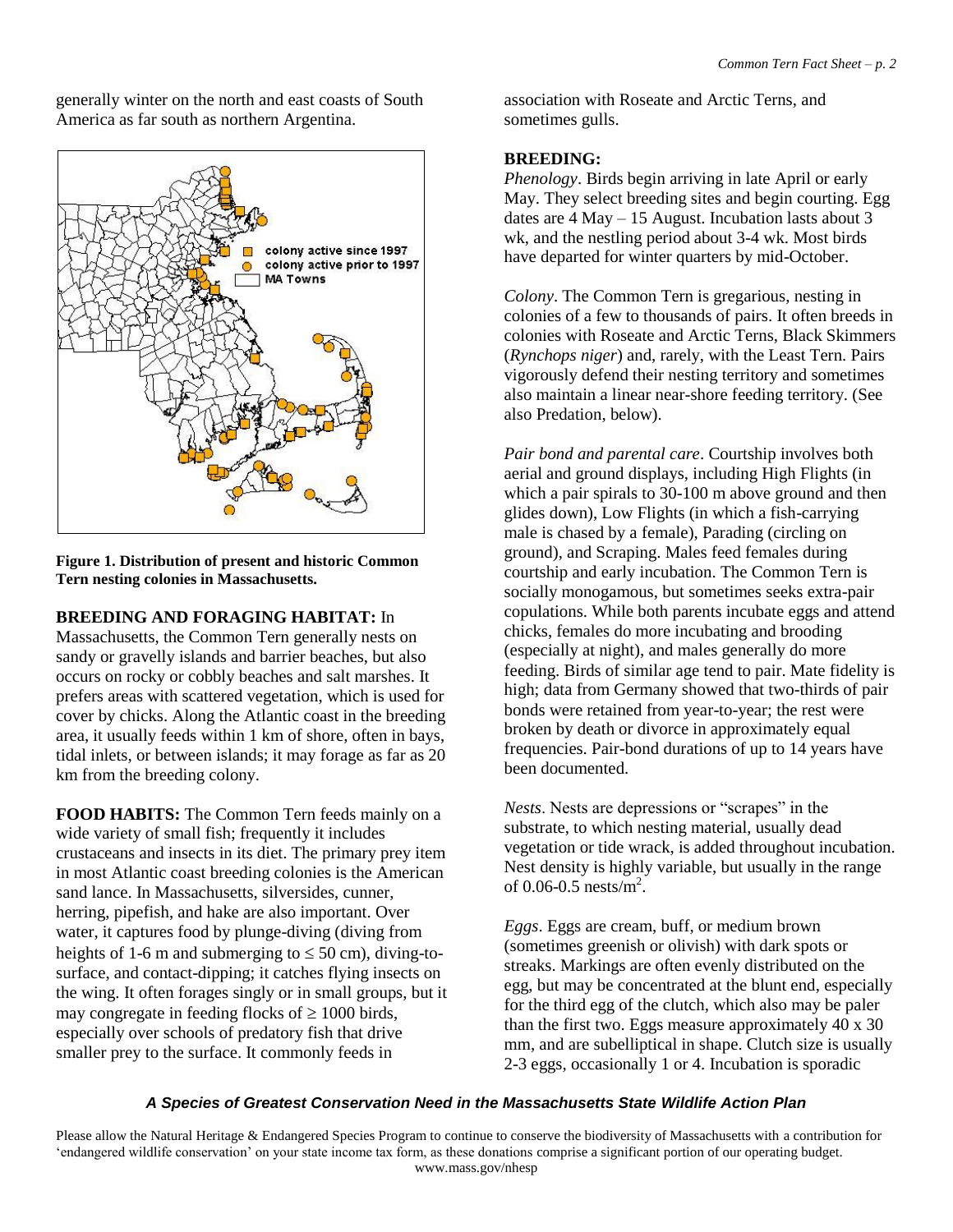last anywhere from <1 minute to several hours. until the clutch is complete. The period between laying and hatching is about 23 days for the first egg and about 22 days for the second and third eggs. Incubation shifts

 of the day and night for the first few days of life. *Young*. Chicks are semi-precocial. At hatching, they are downy and eyes are open. They are able to stand and take food within hours after hatching. They wander away from the nest to seek cover, but still remain in the territory, at 2-3 days. Chicks are brooded/attended most Parental attendance drops off after that, except for cold, wet, or hot weather. Parents carry prey to chicks in their bills. Feeding rates vary by location, but are usually on the order of 1-2 feedings per chick per hour. Chicks fledge at  $22$  to  $> 29$  days, but they remain at first within the colony and are still dependent on parents for food. After about a week, they venture out with parents to the feeding grounds, but are unable to catch fish for themselves until 3-4 weeks post-fledging. Families leave the colony 10-20 days after chicks fledge and remain together during the staging period. Little is known of family cohesion during migration

## **PREDATION**:

 mostly Common Terns. At islands further from the *Predators*. In North America, predators of Common Tern eggs, young, and adults include a wide variety of birds and mammals, snakes, ants, and land crabs. Nocturnal mammals (especially fox, mink, and rat; sometimes skunk, raccoon, feral cat, weasel, and coyote) are the most important predators in mainland or nearshore colonies. Mammalian predation often causes birds to abandon the site. A local example of this is Plymouth Beach: in 1999, a family of foxes hunting on the beach displaced a thriving colony of about 5,000 pairs of mainland, Great Horned Owl and Black-crowned Night-Heron are important predators. Herring and Great Blackbacked Gulls, Short-eared Owl, American Crow, Ruddy Turnstone, Great Blue Heron, and Peregrine Falcon can also be significant predators.

 *Responses to predators and intruders*. The Common Tern prefers to nest on islands lacking predatory mammals or reptiles. Eggs and chicks are cryptically colored. Hatched eggshells are removed from the nest site and feces are dispersed (the white of the feces and of the inner shell is obvious).

 and depends on predator species and behavior, stage in Behavioral response to diurnal predators is very variable, nesting cycle, and degree of habituation to threat. Hunting Peregrine Falcons cause "panics," during which terns rapidly flee the nesting area and fly over the water; Peregrines may delay colony occupation. Many other diurnal predators (including crows, Herring and Great Black-backed Gulls, Northern Harriers, and Bald Eagles) are "mobbed" (chased and attacked) by terns. Common Terns distinguish between hunting and non-hunting gulls and falcons, and respond to them differently. Common Terns attack human intruders by diving at them, pecking exposed body parts, and defecating on them. Inexperienced birds may merely circle overhead and give alarm calls, whereas more experienced birds may launch intense attacks, to which many researchers will attest. Common Terns also distinguish between individual humans, and familiar humans are attacked more vigorously. Attacks intensify as chicks begin to hatch, but diminish as chicks mature and become less vulnerable. Adults' alarm calls cause very young chicks  $(\leq$ 3 days) to crouch motionless, while older, more mobile chicks seek cover.

There is little information on how the Common Tern responds to nocturnal mammalian predators; however, nocturnal predation by owls and night-herons causes terns to abandon the colony at night. This has several consequences: prolonged incubation periods for eggs; chick deaths due to exposure; increased predation on eggs and chicks, particularly by night-herons and ants; and sometimes inattentiveness to eggs by day, which increases egg vulnerability to diurnal predators.

 **LIFE HISTORY PARAMETERS**: In Massachusetts, season is raised, but birds renest 8-12 days after losing most Common Terns breed annually starting at 3 years, some at 2 or 4 years. As birds age, they nest progressively earlier in the season. Only one brood per eggs or chicks. Productivity is highly variable, and may range from zero to  $> 2.5$  chicks fledged per pair, depending on food availability, degree of flooding, and predation. Productivity increases with age through the lifetime of the bird. Survival from fledging to 4 years was estimated at about 10% for Massachusetts birds. Annual survival of adults in Massachusetts was estimated about 90%. The oldest documented Common Terns are two individuals that bred at age 26 years.

### *A Species of Greatest Conservation Need in the Massachusetts State Wildlife Action Plan*